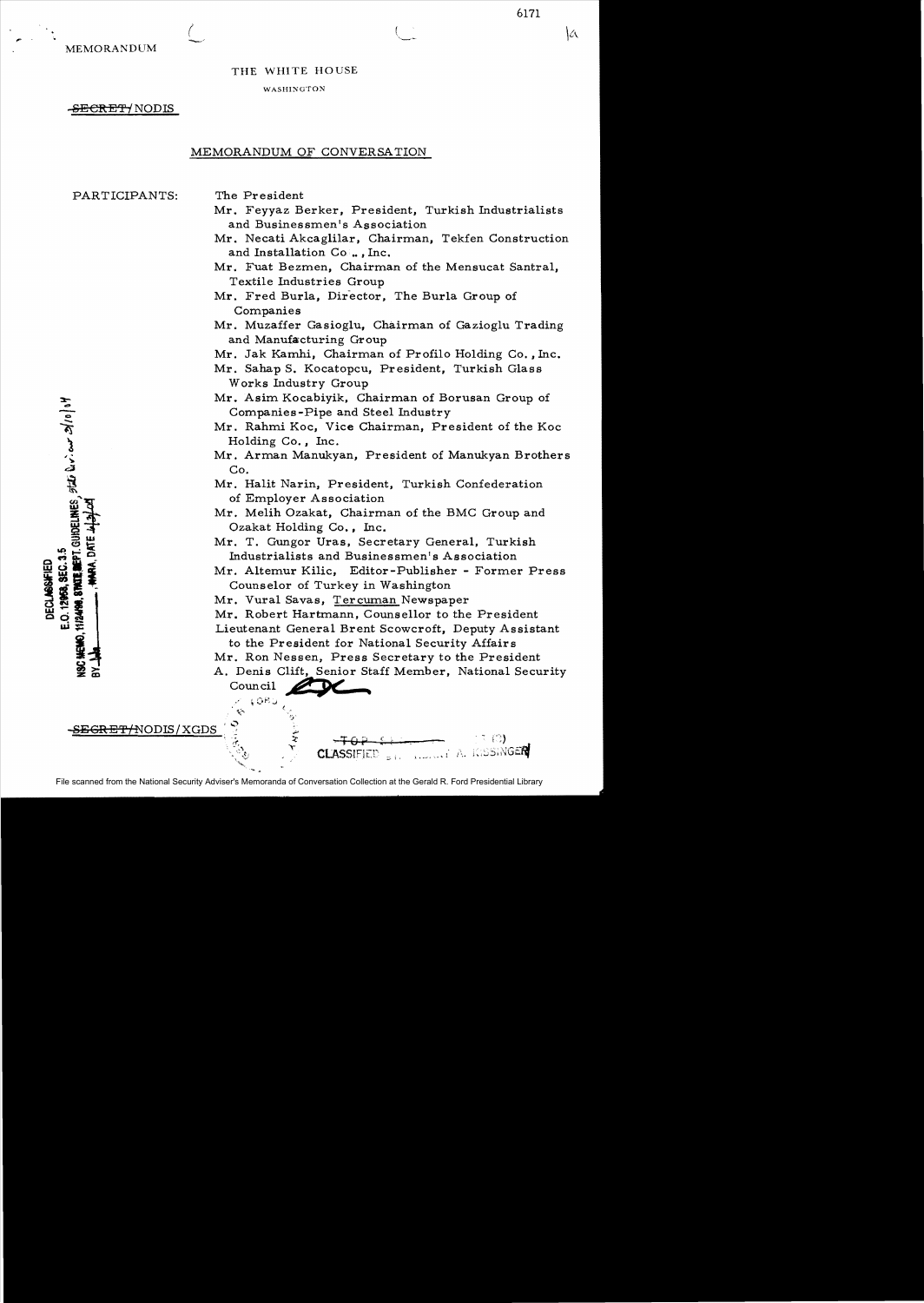$-2$  -  $-2$  -

| DATE AND TIME: | Friday, September 12, 1975<br>$11:00 - 11:20$ a, m. |  |  |  |  |
|----------------|-----------------------------------------------------|--|--|--|--|
| PLACE:         | Cabinet Room, The White House                       |  |  |  |  |
| SUBJECT:       | Turkish Arms Embargo                                |  |  |  |  |

President: Please, won't you all sit down. We'll have the press photographers in here for a couple of minutes.

(To Mr. Berker): I understand you went to the University of Michican, although probably much more recently than I did.

Berker: Yes, Mr. President, I was the Class of 1948.

President: I was '35.

Berker: Well, we are very proud to have a President from Michigan.

President: (To press photographers) Good morning everybody. Are you all spry this morning? We gave them quite a workout yesterday. It was beautiful in New Hampshire, almost Indian Summer there.

Kilic: Mr. President, Mr. Berker is not only from the University of Michigan, but in Turkey they think he even looks like you.

President: No, he's younger and more handsome.

(Press photographers leave)

President: At the outset, in the first place, I am very grateful that you are all here. Secondly, I think it is appropriate that you are representing Turkey and that your own strong views are being taken into consideration. It is important that you are telling another side of the story on the embargo.

I am. sure that you all know how I have felt from. the beginning that the Congress has been wrong on this issue. Secretary Kissinger and I have worked hard to convince the Congress how much it has been in error, and how counterproductive the aid cut-off has been. Americans cherish the relationship between Turkey and the United States. It has been excellent, and I hope that this tragic problem. we currently face is only temporary, not permanent.



SECRET/NODIS/XGDS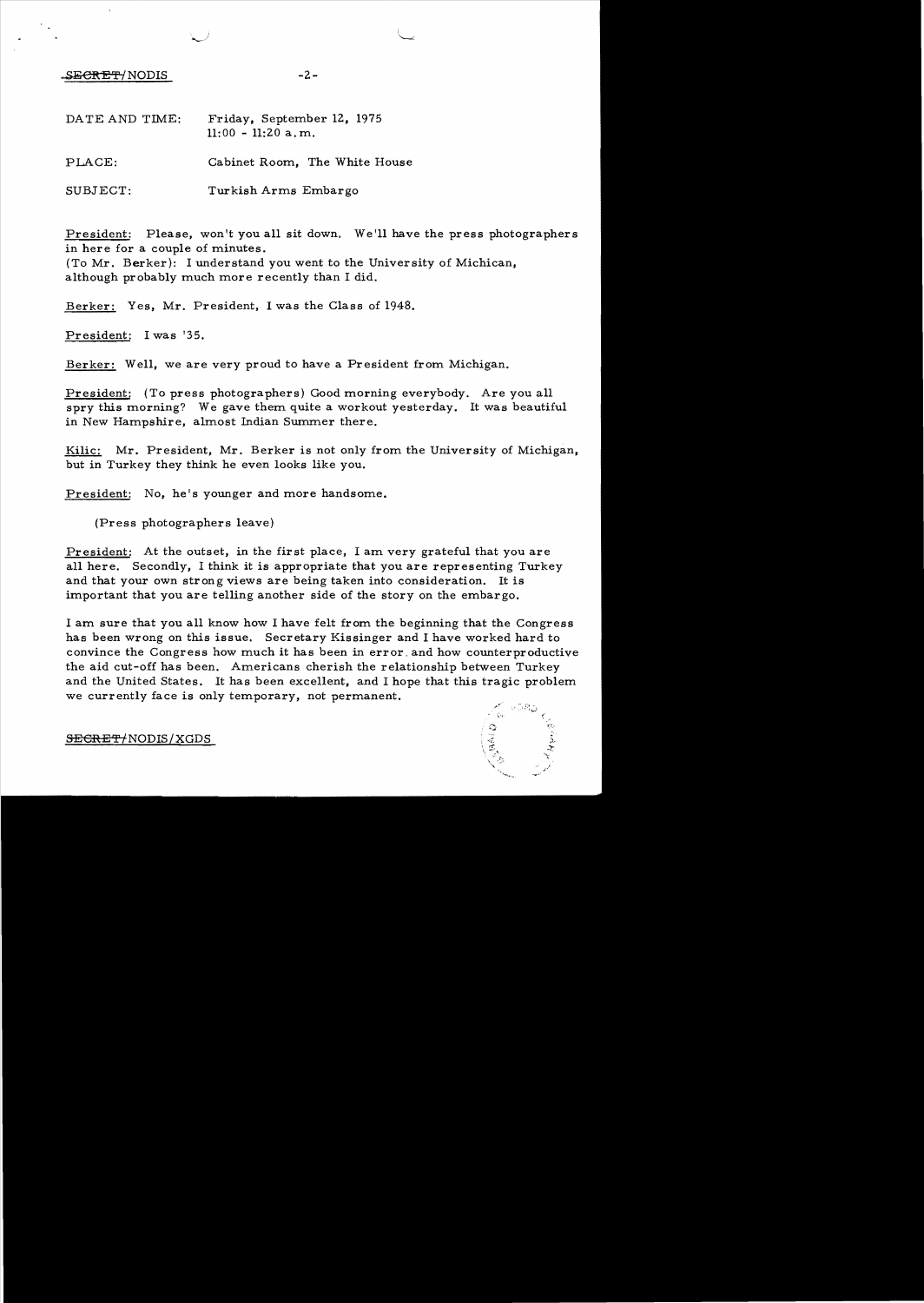### SECRET/NODIS -3-

I assure you that this decision of the Congress is totally contrary to my views, to those of Secretary Kissinger and to those of the great majority of American people. I want to do what I can to get this road block eliminated. Secondly. with that done, I want to rebuild the relationship of trust and mutual effort between Turkey and the United States.

I am very unhappy about the development of the earthquake in Turkey. I am sure that you know that I was in touch with your President and we made an immediate offer of assistance, and that offer is far broader than what we have been able to do thus far. We are awaiting word from your government. It is my understanding that the latest estimate is some 3,000 victims.

Berker: Yes.

President: We'll do what we can.

We had hoped to move the legislation out of the Rules Committee this week. Unfortunately, the Chairman of that committee is adamantly opposed and it is too late for action this week. The House will be back after the recess next week and we hope to get a ruling by the Committee by Wednesday, Thursday or Friday at the latest. The Chairman of the Committee is difficult. However, I think we have the necessary votes in the committee and a narrow margin in the House. I will be interested to know how you have been received during your visit. Mr. Berker will you make a report?

Berker: With your permission, Mr. President. We have been welcomed by each member of the Congress we have visited. They have been sympathetic. We saw Brademas and Sarbanes and had a hearty talk. They both said that if Turkey was able to show a solution, they would vote to restore aid. They said that this is not an effort to disgrace Turkey but that there has been, in their view, a breach of the US-Turkish Arms Agreement. We explained our views. We said that the Turkish government and Turkishpublic opinion cannot comprehend this U. S. action. We said we had acted legally in Cyprus following the Greek coup -- as you know, your Under Secretary Sisco and Foreign Secretary Callaghan were involved at the time. Mr. President, Turkish public opinion deeply believes that a solution to Cyprus should come soon. Our actions have been legal. We have been safeguarding the Turkish minority in Cyprus. Now that we are talking, we believe that the Turkish government and people will accept a fair solution. to the island.

As private citizens we cannot give assurances, but we believe in our hearts a solution is possible. The differences have already been reduced to a very narrow gap. We believe that the US-Turkish friendship we are trying to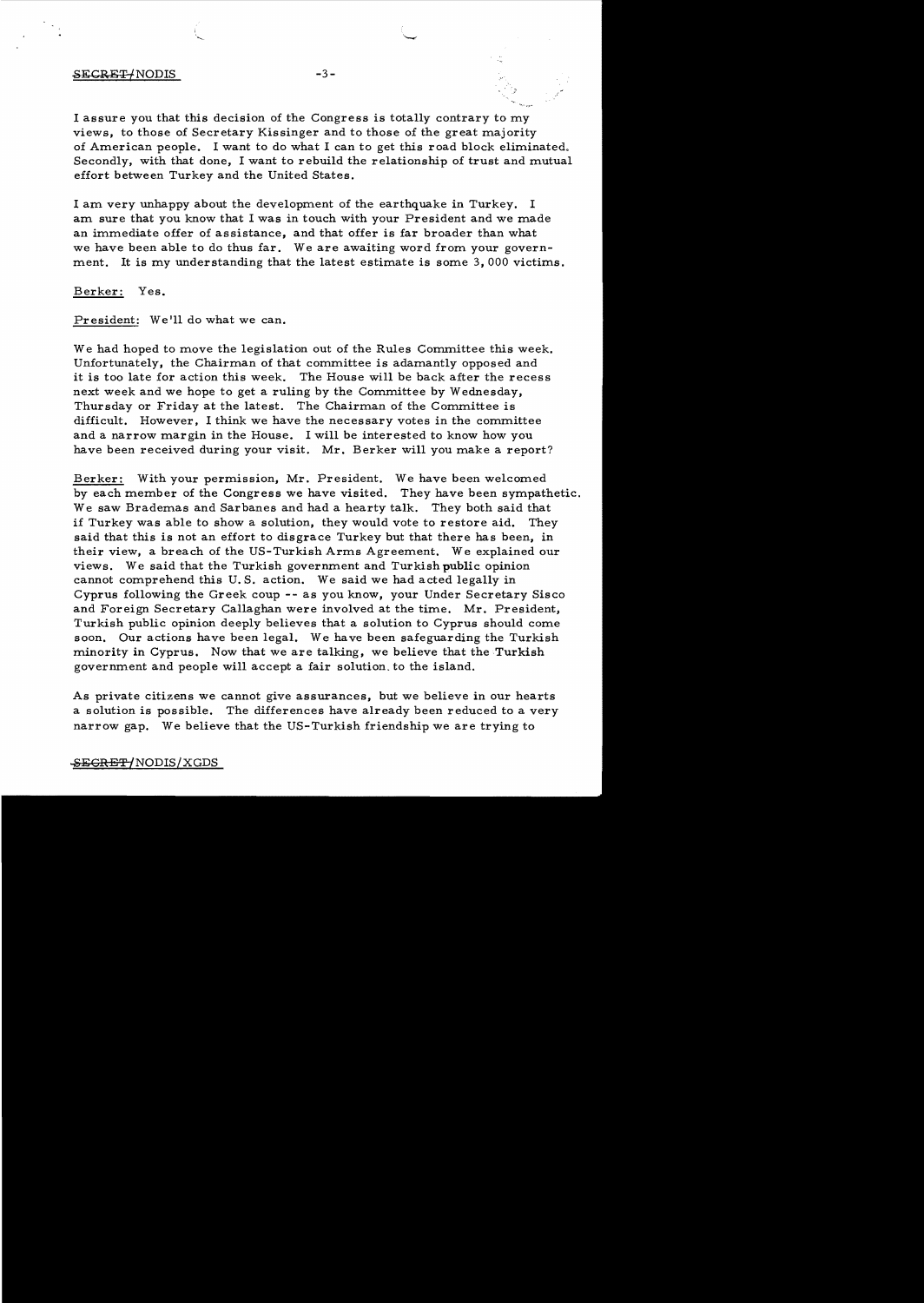### -SEGRET-/NODIS -4

save after three decades of friendship must be saved. Our objective is to bridge this friendship damaged by Congress. The Turkish army and the Turkish people are proud; we canlt yield under pressure. The members of the Congress understand, but then they point out that the arms agreement has not been obeyed and that this has implication for similar agreements the United States has elsewhere in the world. We are not lawyers, but we believe the second action on the island can be defended. Brademas says that the first Turkish action was legal and that he has no problem with it but that the second action was not. The second action, that of August 20, is where Brademas places his legal position.

President: If I might interrupt, I have had many conversations with Brademas and Sarbanes. They never start with July 15, with the assassination of Makarios, the Greek effort to put in Sampson, the move to put in 700 Greek forces in the Greek-Cypriot National Guard, they never talk about that.

The problem is that if we stay in the past saying who did this and who did that, we will not be able to achieve a solution. Brademas and Sarbanes concentrate on August 20. Others say July 15. 1£ we just go back and forth this way it will only be more difficult to find a solution. I have listened to Paul Sarbanes and John Brademas. We are old friends from my days in the House of Representatives -- I never agreed with them much, but we are old friends. They keep saying that Turkey has to do something about the refugees, that Turkey has to take that action and this action to do something to justify repeal. You are more familiar than I with the difficult political situation in Turkey. We are familiar with the difficult situation in Greece. We know that we can't expect movement in the negotiations until the embargo is ended.

On one thing, I have put my reputation on the line. I have said that if we get the embargo lifted it is mandatory that the government of Turkey make the most forthcoming effort possible to settle the Cyprus problem. If we can't get a settlement quickly, then the next time there is legislation -- and it is coming up only two months from now -- the Congress will do the same thing again. It is essential once the embargo is lifted that Denktash and Clerides move quickly. We should not try to write the formula, that is for the parties to do. But time is important.

Berker: We will take your words home, Mr. President, and convey your views to our government and people. We will explain that the U. S. Congress is not against Turkey, but that we are faced with a political problem. Our delegation is also hoping to make a trip to Greece as soon as the opportunity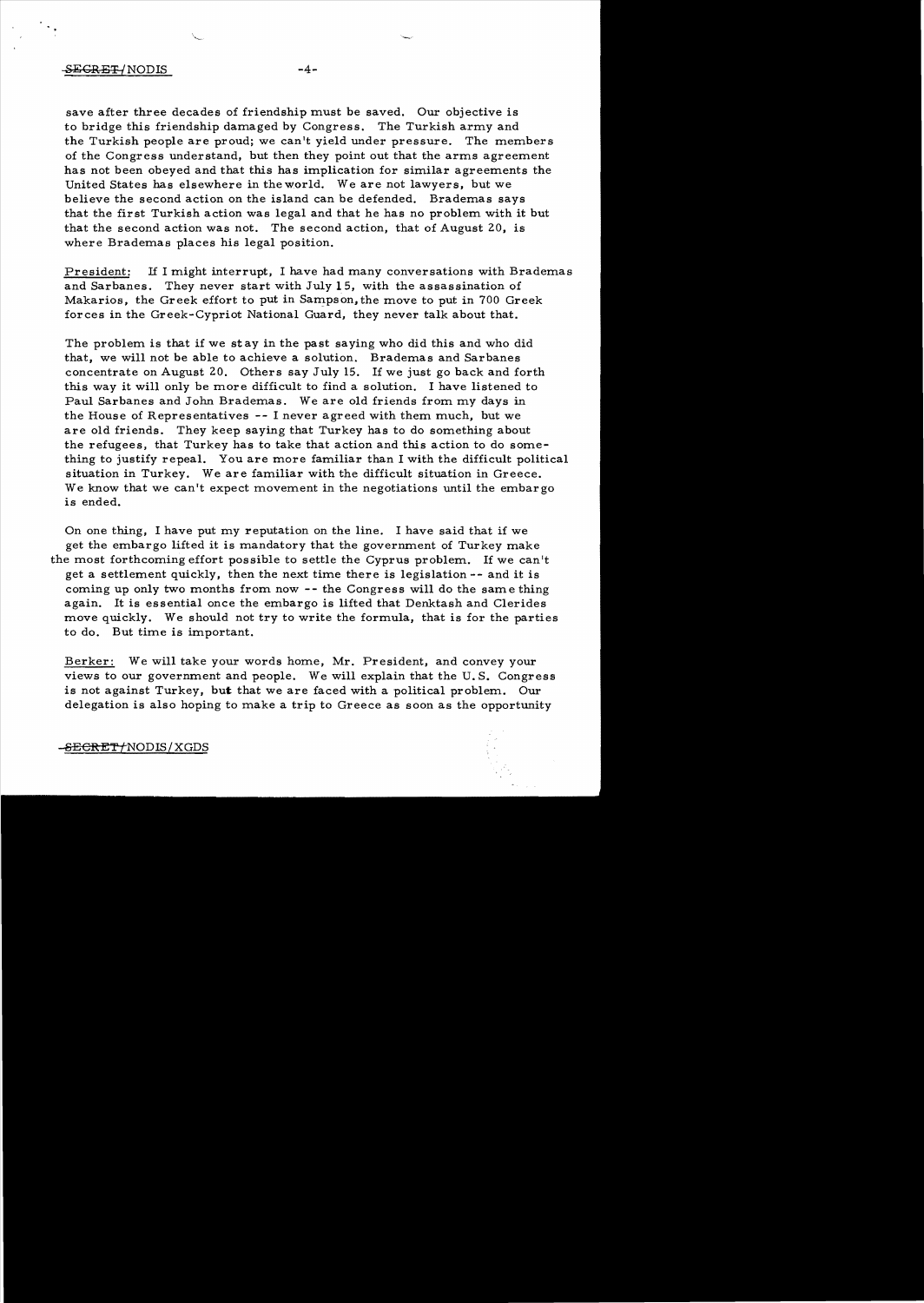# SEGRET/NODIS -5-

is available. We think that dealing as businessmen we have greater flexibility. We will carry the flag of friendship to Greece. We are even looking forward to joint ventures. We are proud and grateful for your stand. We will keep this moment in our hearts for our lifetimes.

President: Thank you. I think it is good that you are planning to go to Greece. We are apprehensive that if the problem goes on a bad political situation may develop in Greece. This would not be in the interests of NATO or US-Turkish interests.

I want to come back to one essential point. I had two fine talks with Prime Minister Demirel. He wants to be helpful, but I understand his political problem. He can't do it unless public opinion supports him. He has to have the backing of leaders such as you. Time is of the essence. If it drags on, Brademas and Sarbanes will say, we told you so, we'll have a replay of the entire problem. If I can leave one message, it is to get a settlement once the American embargo has been lifted.

Berker: Time is important. We'll tell this, Mr. President, to our government, and we will make sure our public knows your words.

President: I hate to run. As you may know, **I'm** heading off for St. Louis and other places today. I want to thank you all again for coming.

Turkish Delegation: Thank you, Mr. President.

**SECRET/NODIS/XGDS**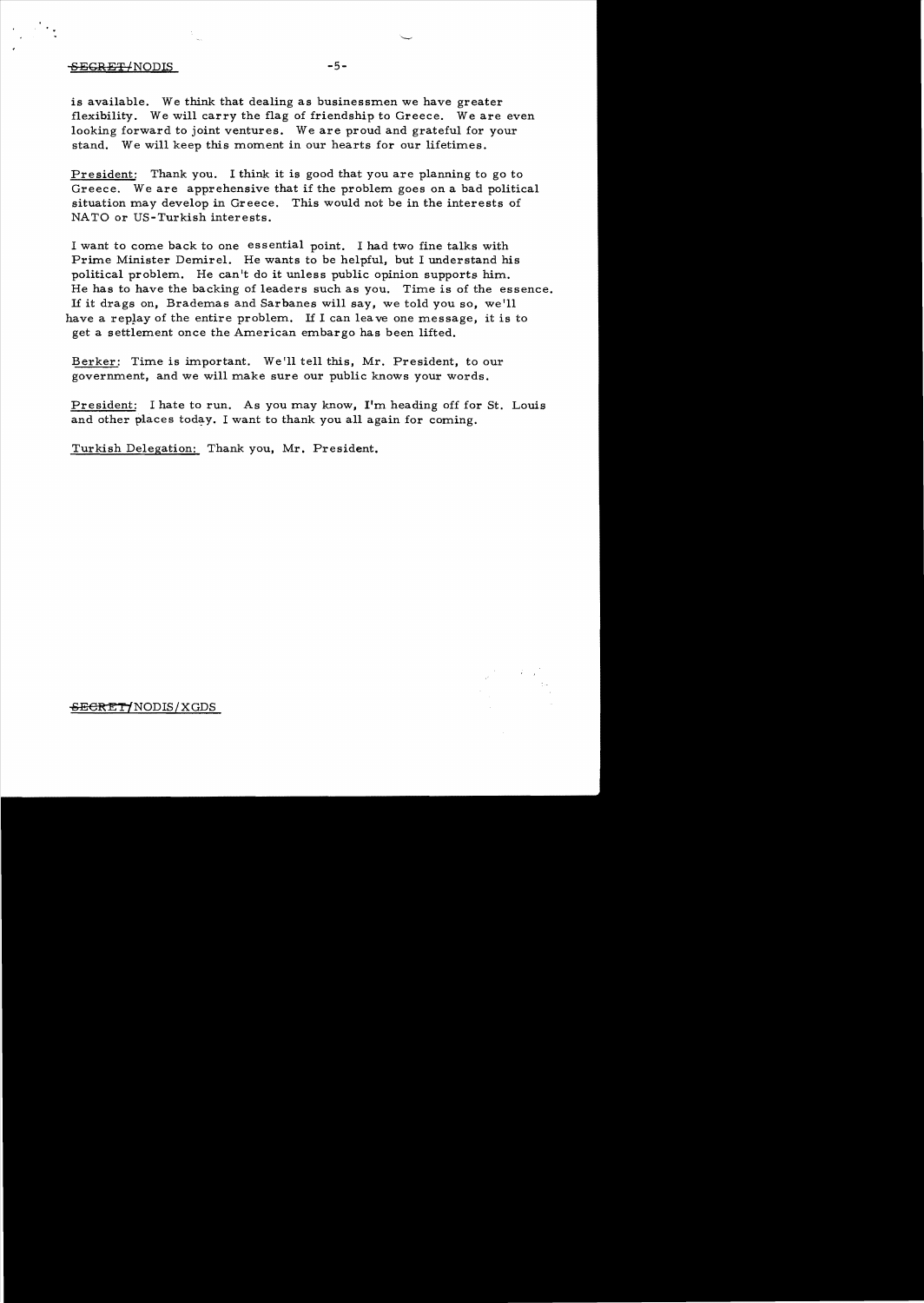MEMORANDUM

# NATIONAL SECURITY COUNCIL

SE<del>GRET/</del>NODIS

ACTION September 12, 1975

6171

 $\mathcal{L}$ 

MEMORANDUM FOR GENERAL SCOWCROFT  $\mathcal{K}_{\text{lift}}$ 

FROM:

SUBJECT: Memorandum of Conversation: President's September 12 Meeting with Turkish Businessmen

The memorandum of conversation at Tab I is forwarded for your review, approval and inclusion in the President's files.

RECOMMENDA TION

That you approve the memorandum of conversation at Tab I.

APPROVE  $\bigcirc$  DISAPPROVE

 $^{\circ}$  '. i. j

**DEClASSIFIED**  E.O. 12058, SEC. 3.5 **SEGRET/NODIS/XGDS** NSC MEMO, 11/24/96, STATE DEPT. GUIDELINES BY . **NMA, DATE #**